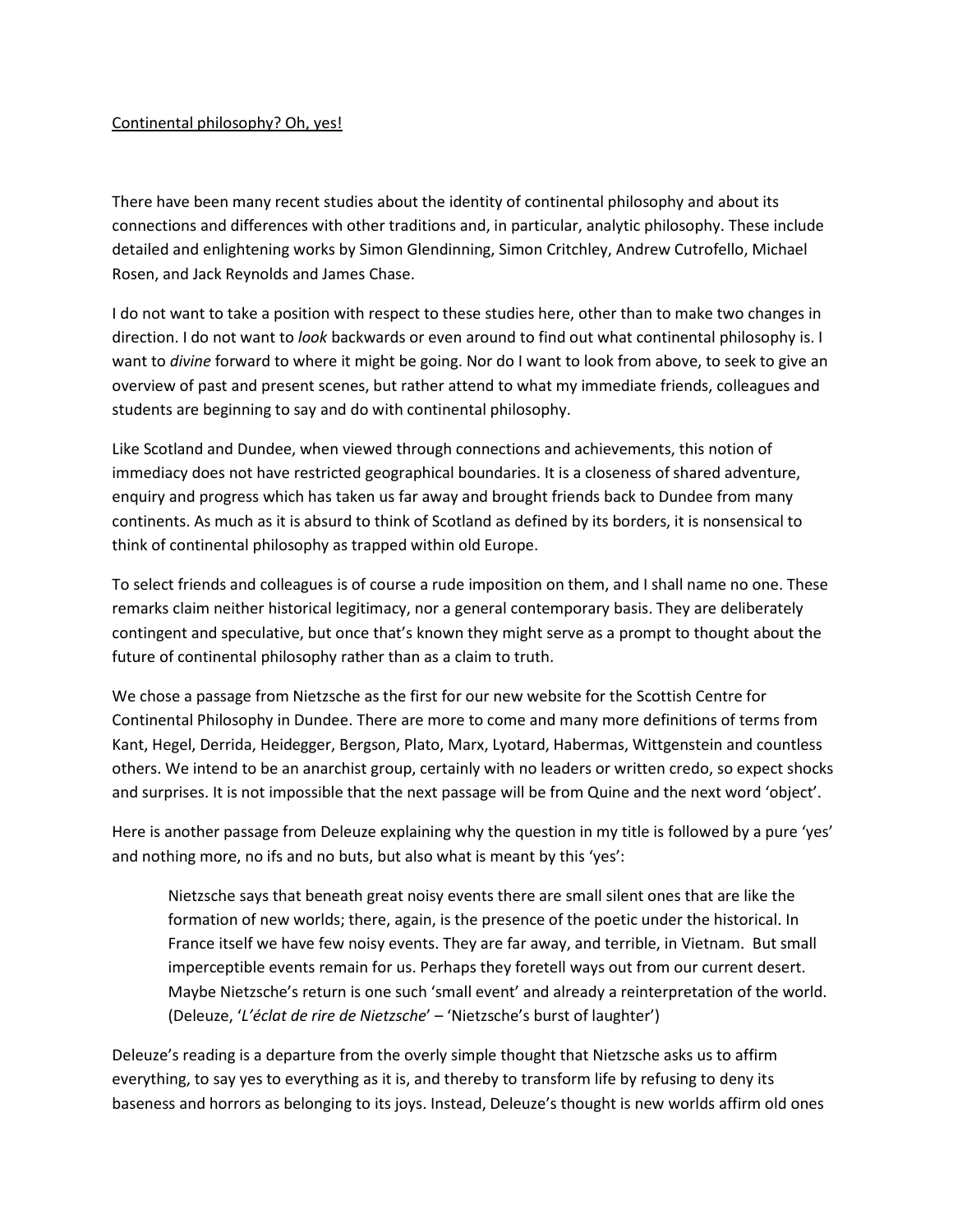through discrete and creative novelty, by almost imperceptible changes and unexpected directions in construction which can, over time, take all with them. Yes is said of everything, but not of everything *as it is*, rather, as it might become in our creative and haphazard responses to new potential.

One of the paradoxes of reading those words in Scotland today is in the contrast between the new potential and imperceptible changes made possible by the referendum - Scotland's paths to genuine difference - and the false unities and oppositions, the backward looking stance, of some the rhetoric and cultural and economic manipulation deployed by both sides of the debate. The danger is this old language will be strengthened, whatever the outcome, thereby silencing the innovative and rebellious voices that Scotland is generating around ideas of environment, law, community, education, health, art, protection and fairness.

So what are the small events in continental philosophy we can detect on the banks of the Tay but brought to us also from the banks of the Seine, Rhine, Yarra, Indus, Mississippi, Yang Ste, Tiber… and taken to them as well? There is no natural order to 'small events'. That's the point of them: they lay claim neither to hierarchies nor to judgements of importance. They can, though, form constellations and networks – rhizomes, if you like. Again, with an eye to Scotland, I have organised and named these events in terms of what a new country might find value in.

**Economic fairness**: Most, perhaps even all, the continental philosophers I have worked with in Dundee are concerned with how global capitalism can be resisted by giving alternative voices, ideas and possibilities to its constitutive and necessary production of unfairness and misery. The way this is done is exceptionally varied, from new Marxism, ideas of ethical resistance, anarchist creativity, new concepts of debt and economy, new concepts of will, ideas around the event as political, new ways of living with technologies and information. Indeed, this leads to plenty of quarrels. Despite this, however, continental philosophy is perhaps one of the most promising sources of counter-capitalist thought.

**An inflection of the sciences**: No contemporary continental philosopher I know of is anti-science. We fall ill and die just like everyone else, though perhaps more stoically than some. We seek to understand through the sciences. However, many of those working in continental philosophy today seek to inflect the path of sciences by drawing them near to other ideas and phenomena. What's distinctive about this is that these ideas are themselves innovations. They do not argue for established notions of what it means to be human, or for religious grounds for the opposition to the sciences, but rather seek to bring new ways of understanding matter and mind alongside specific sciences, in order to temper their confidence in exclusive access to truth.

**The immanent value of the arts**: It is common to divide the value of art between an intrinsic value, where art has its own measure, this takes its most hackneyed form in the idea of art for art's sake, and an external value for art, where its point or worth is justified extrinsically through ideas as varied and mutually hostile as cultural education, ergonomics, the moral value of beauty and economic contribution. Continental philosophers today work with an idea of immanent value which overcomes this distinction. On the one hand, the arts are immanent yet singular aesthetic and technical constructs. They have values and ways all of their own within wider worlds. On the other hand, despite this